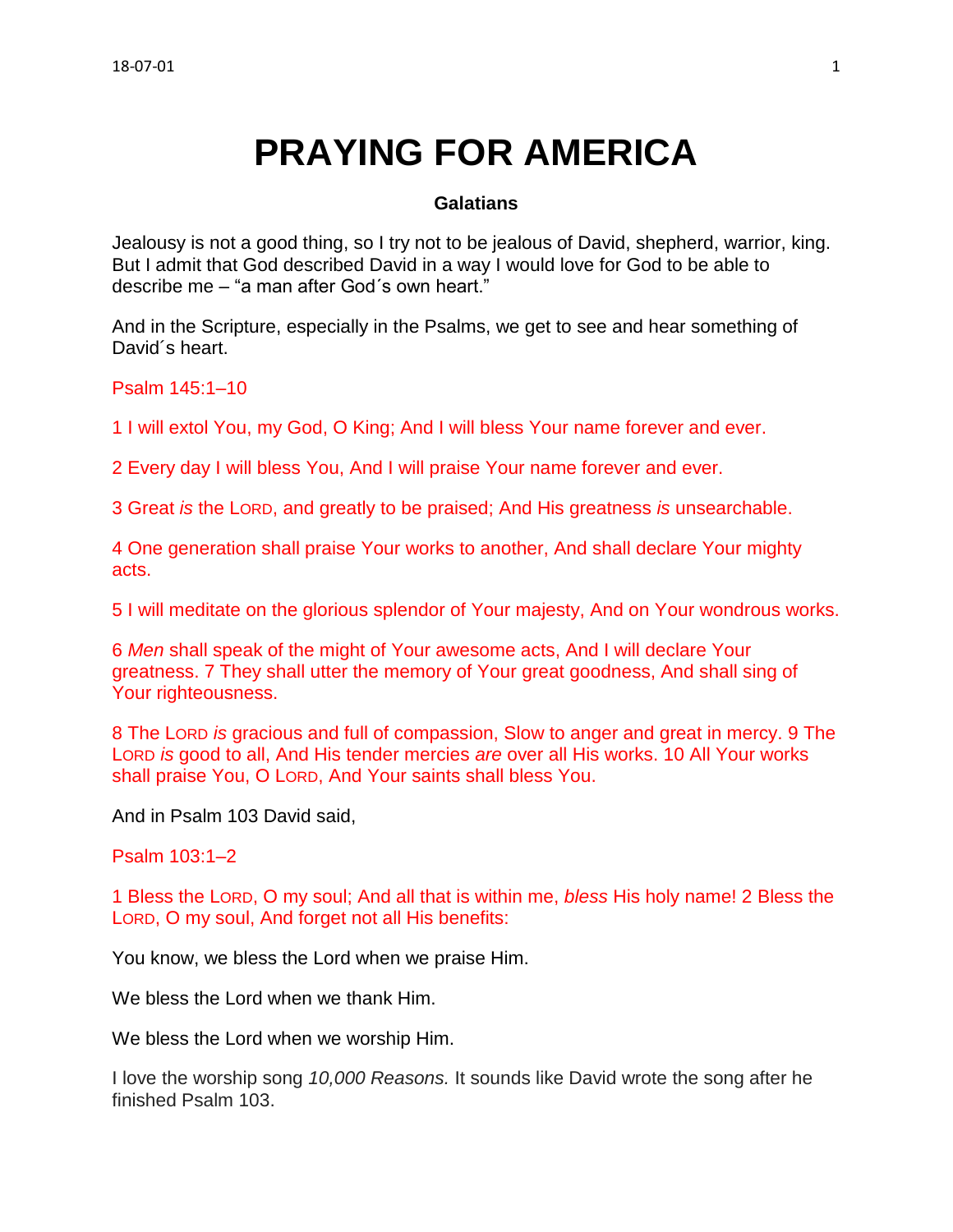"Bless the Lord oh my soul Oh my soul Worship His Holy name Sing like never before Oh my soul I'll worship Your Holy name"

Some of you may be asking, "Why would a church whose focus is on worshipping God, teaching the Bible, and proclaiming the gospel, why would they have a God and Country Day on Sunday morning?"

The answer to that is related to what David said in the psalms we read a moment ago. Let me just re-read the pertinent parts:

Psalm 145

3 Great *is* the LORD, and greatly to be praised; And His greatness *is* unsearchable.

4 One generation shall praise Your works to another, And shall declare Your mighty acts.

6 *Men* shall speak of the might of Your awesome acts, And I will declare Your greatness. 7 They shall utter the memory of Your great goodness,

10 All Your works shall praise You, O LORD, And Your saints shall bless You.

Psalm 103

2 Bless the LORD, O my soul, And forget not all His benefits:

Asaph, a leader of King David´s worship choir, took David´s words most seriously and wrote Psalm 78, which has been described as God´s Kindness to Rebellious Israel.

Listen to just a little of it.

#### Psalm 78

A Contemplation Of Asaph.

1 Give ear, O my people, to my law; Incline your ears to the words of my mouth.

4 We will not hide them from their children, Telling to the generation to come the praises of the LORD, And His strength and His wonderful works that He has done.

12 Marvelous things He did in the sight of their fathers, In the land of Egypt, ….

13 He divided the sea and caused them to pass through; And He made the waters stand up like a heap.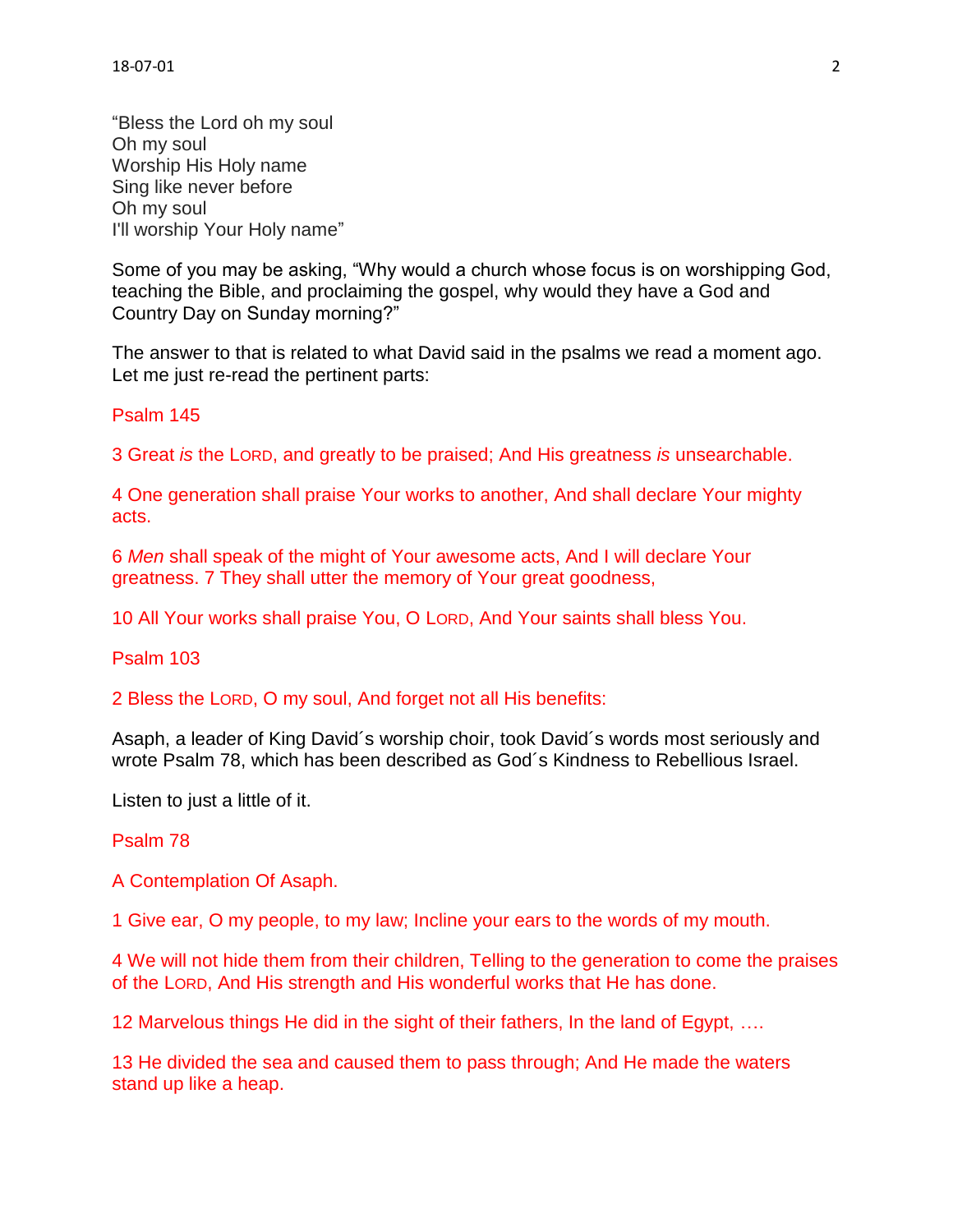14 In the daytime also He led them with the cloud, And all the night with a light of fire.

15 He split the rocks in the wilderness, And gave them drink in abundance like the depths.

32 In spite of this they still sinned, And did not believe in His wondrous works.

33 Therefore their days He consumed in futility, And their years in fear.

34 When He slew them, then they sought Him; And they returned and sought earnestly for God.

35 Then they remembered that God was their rock, And the Most High God their Redeemer.

54 And He brought them to His holy border, This mountain which His right hand had acquired.

55 He also drove out the nations before them, Allotted them an inheritance by survey, And made the tribes of Israel dwell in their tents.

So, **at David´s urging, Asaph told a portion of the story of Israel,** not at all hiding the sins of the people and of the nation, but telling how God had worked through the history of the nation **so that God´s marvelous works would be declared to the next generation.**

Now the fact that David and Asaph would do this is interesting, but what is especially important is that both of them did this being inspired by the Holy Spirit! God wanted them to bless Him, to give Him glory by remembering and recounting the mighty works God had done for them.

Now, **does what God told David and Asaph relative to Israel have anything to do with us here in the United States of America? The answer is YES!** There is an application.

- **But the application is not to America because America as a nation has a special relationship with God.**
- **America is not the new Israel or a second Israel.**
- **Biblically speaking, the United States is just one of the many Gentile nations.**
- **The application of God´s instruction to David and Asaph applies to any and all of the nations.** Paul explained to the Athenians, citizens of the Gentile nation of **Greece**

**Acts 17:26-27** And **He (God) has made** from one blood **every nation of men to dwell on all the face of the earth**, and has **determined their pre-appointed**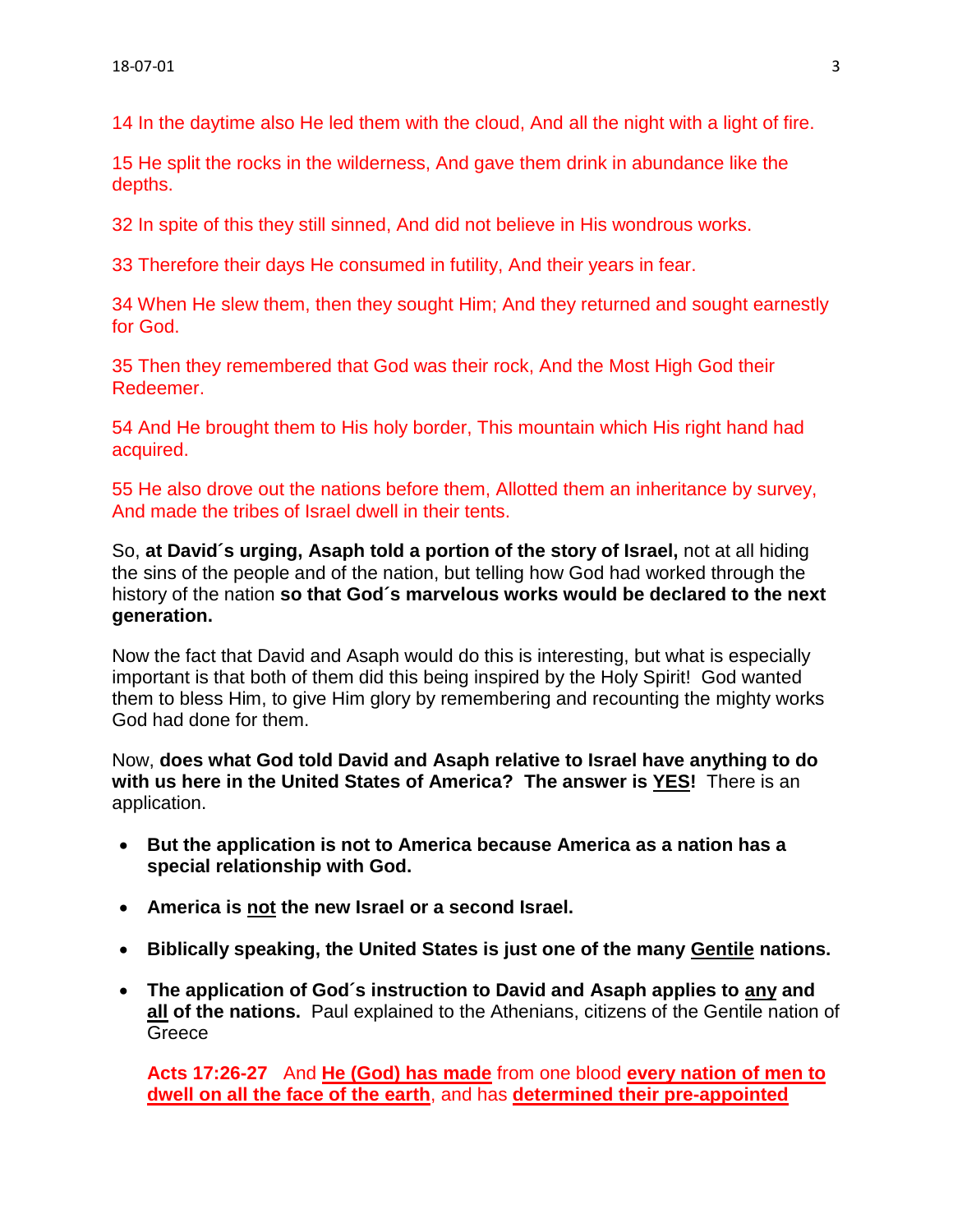**times and the boundaries** of their dwellings, **so that they should seek the Lord**, …;

- $\circ$  Every nation that has ever existed or exists today does so because our allpowerful, sovereign God has determined their boundaries and the dates of their existence as a nation.
- $\circ$  He has done this in such a way as to cause people to seek the Lord.

Consequently, **believers in any nation should bless the Lord by declaring what He has done to the upcoming generations to glorify Him and to draw them to seek the Lord.**

- **Believers in China should declare to their people how their nation had its beginning in the migration from the Tower of Babel.**
	- o **But when their people turned from faith in the One True Creator God, God sent missionaries to tell them of Jesus Christ** God´s Son who died for their sins and rose from the dead and offers them the gift of eternal life.
	- o And although their government today will not allow the open proclamation of the gospel in state regulated churches, yet **God maintains a colossal underground church where people can hear the gospel, read the Bible, and worship** the Lord their God, **Jesus** Christ.
- **Believers in Iran, which is ancient Persia, should declare how God caused one of their greatest emperors, Cyrus, to release God´s chosen people from captivity to go back and rebuild their temple.**
	- o **They should tell them how God worked through one of their Queens named Esther to spare the lives of all of God´s people who lived within the vast empire**.
	- o **They should tell how even today,** while the leaders of Iran, forbid any worship except of the false god allah, **Jesus is appearing to thousands of their citizens in dreams** and causing Bibles to be secretly brought into the country that Iranians may come to faith in Him.

**Folks, believers in every country have their stories of God´s mighty works among them to lead people to seek the Lord and come to know Him through faith in Jesus Christ.**

**And we who trust in Jesus in the United States of America have our stories too. We have true stories of God´s mighty works among us to bring people to faith in the Lord Jesus.** That does not mean that all of America´s history or culture has been good or godly, not by a long shot. It does not mean that all or even most of our leaders were or are believers. All Americans are sinners just like all Chinese and all Iranians and all Israelites, and all our leaders were and are sinners as well. Some of them were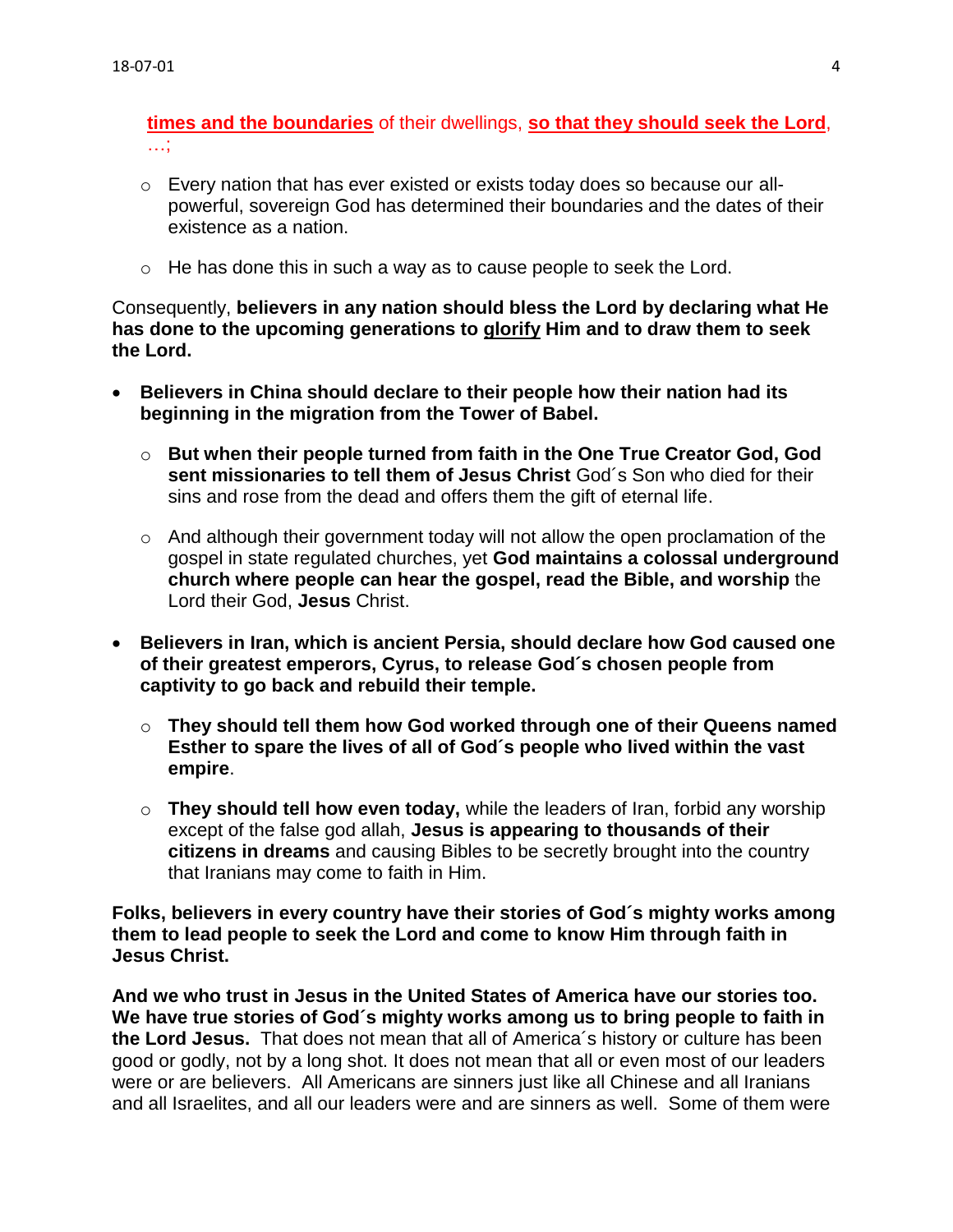saved by grace through faith in Christ; but many, most, were not. But that´s not the point.

**God and Country Day in church is not to exalt leaders or even a nation.** 

**It is to exalt God, to bless God, to honor God by telling what mighty things He has done among and around us to cause people to seek the Lord and come to faith in Jesus.**

And that is what we want to do today! In order to exalt and bless God we shall first

# **I. EXPRESS OUR THANKFULNESS FOR WHAT GOD HAS DONE.**

# **A. First we say thank you to the Lord as Creator.**

God established the boundaries of these United States, and what a beautiful land He gave us, a land in which believing eyes can behold the fingerprints of a Creator God who loves us.

John 1:3 All things were made through Him, and without Him nothing was made that was made.

**B.** The second verse speaks of another great thing God has done here in America. **By His mighty hand, God has made America known as the Land of the Free.** Freedom has been our hallmark as a nation, and our freedom is a gift from God.

And God has a purpose for the freedom He has given us. In freedom, we have been a nation that since our earliest days

- The gospel could be proclaimed and shared.
- The Word of God could be taught.
- People could be saved, and they could live their lives in obedience to the Lord unhindered.
- Preachers could go forth and missionaries could be sent. Even today, the people of the United States send out more missionaries than any other nation, over 127,000 according to one recent report. And why? Because God has gifted us with the freedom to worship and to follow Christ.

I want us to continue to express our gratitude to God, but now we are going to do it in prayer.

1. Would you thank God for letting you hear the gospel and giving you the opportunity to come to faith in Christ wherever it was that God did that? For many of you it was here in America, but for others here it was in Brazil, or Korea, or the Philippines, or Australia, just wherever it was, give God thanks.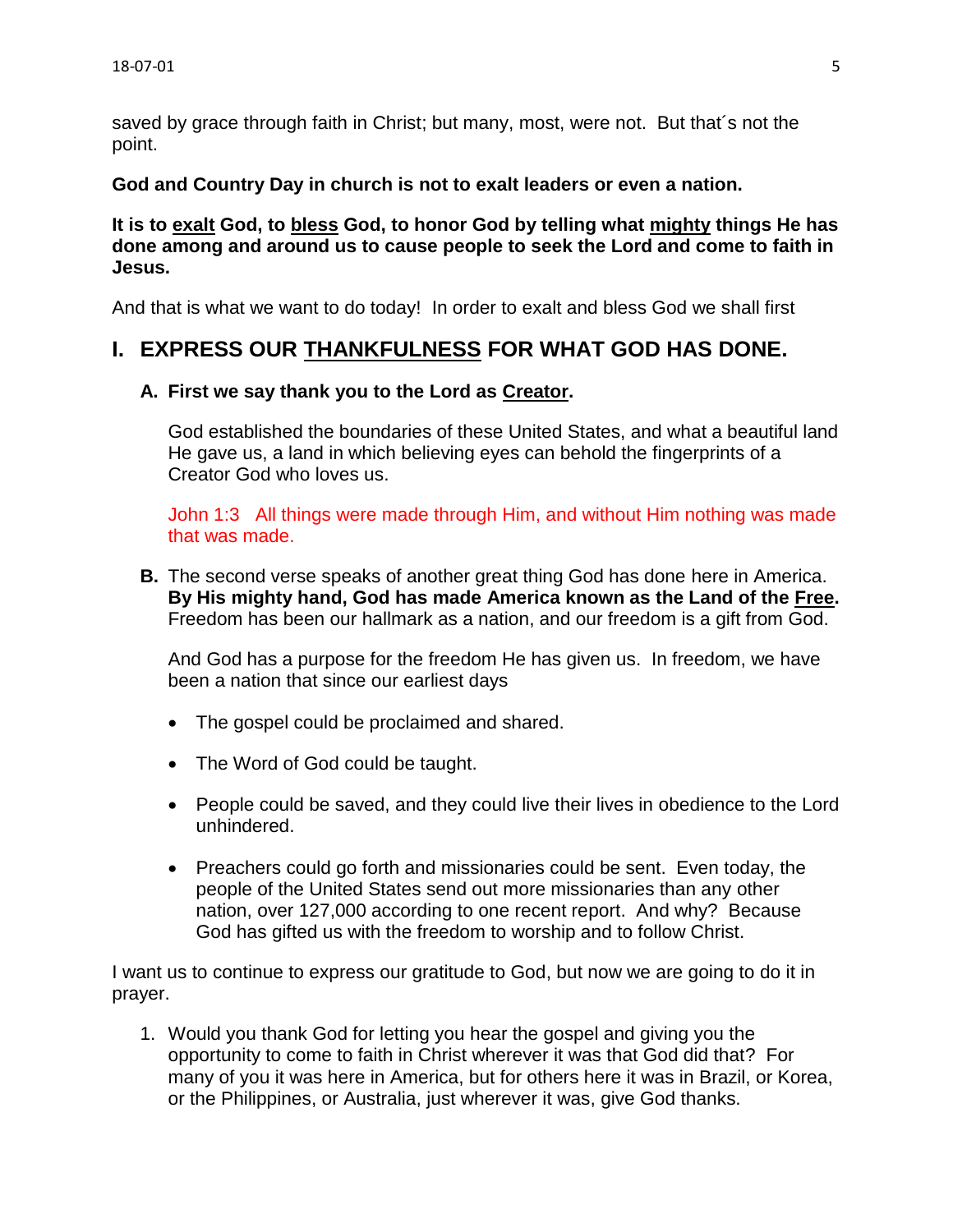- 2. Thank the Lord Jesus for what He did on the cross for you.
- 3. Thank the Lord for letting you live in a land where you have the freedom and opportunity to share your testimony without fear of being imprisoned or killed because of it.
- 4. Thank the Lord that you have the freedom that makes it easy to go anywhere and everywhere the Lord commands you, sharing the gospel, in your Jerusalem, Judea, Samaria, to the end of the earth.
- 5. Thank God for whatever physical and financial blessings He is providing in your life right now and for giving you the opportunity to give back to Him for His Kingdom´s work in this place and around the world.
- 6. Thank God that you have the opportunity to give to Him right now, as an act of worship, as a testimony that you believe that every blessing you have has come from Him, and as an expression of your love and devotion.

We thank you, God, In Jesus´ Name. Amen.

I said earlier in our service that our purpose today as always is to exalt, bless, honor, and worship God. The only thing different about today is that like Asaph, we are focusing on honoring God for what He has done and is dong where we live right now.

One of the things God is doing specifically among us in this church is that He has us reading through the New Testament, and this week we read Galatians. And I believe that in that book, is a prompting from the Lord that we could honor Him today by

# **II. IDENTIFYING OUR HOPE FOR AMERICA AND THE WORLD**

Galatians 1:3–4 3 Grace to you and peace from God the Father and our Lord Jesus Christ, 4 who gave Himself for our sins, **that He might deliver us from this present evil age**, according to the will of our God and Father,

Do those words not describe the age in which we live?

Do those words not describe the age in which we live in our country, right here in the United States of America?

Do those words not describe the age in which we live in the world as a whole? Where on earth is evil not pervasive?

The Book of Galatians not only identifies the problem but it also identifies the hope for deliverance from the problem. It identifies the hope for Americans and America. It identifies the hope for all the world!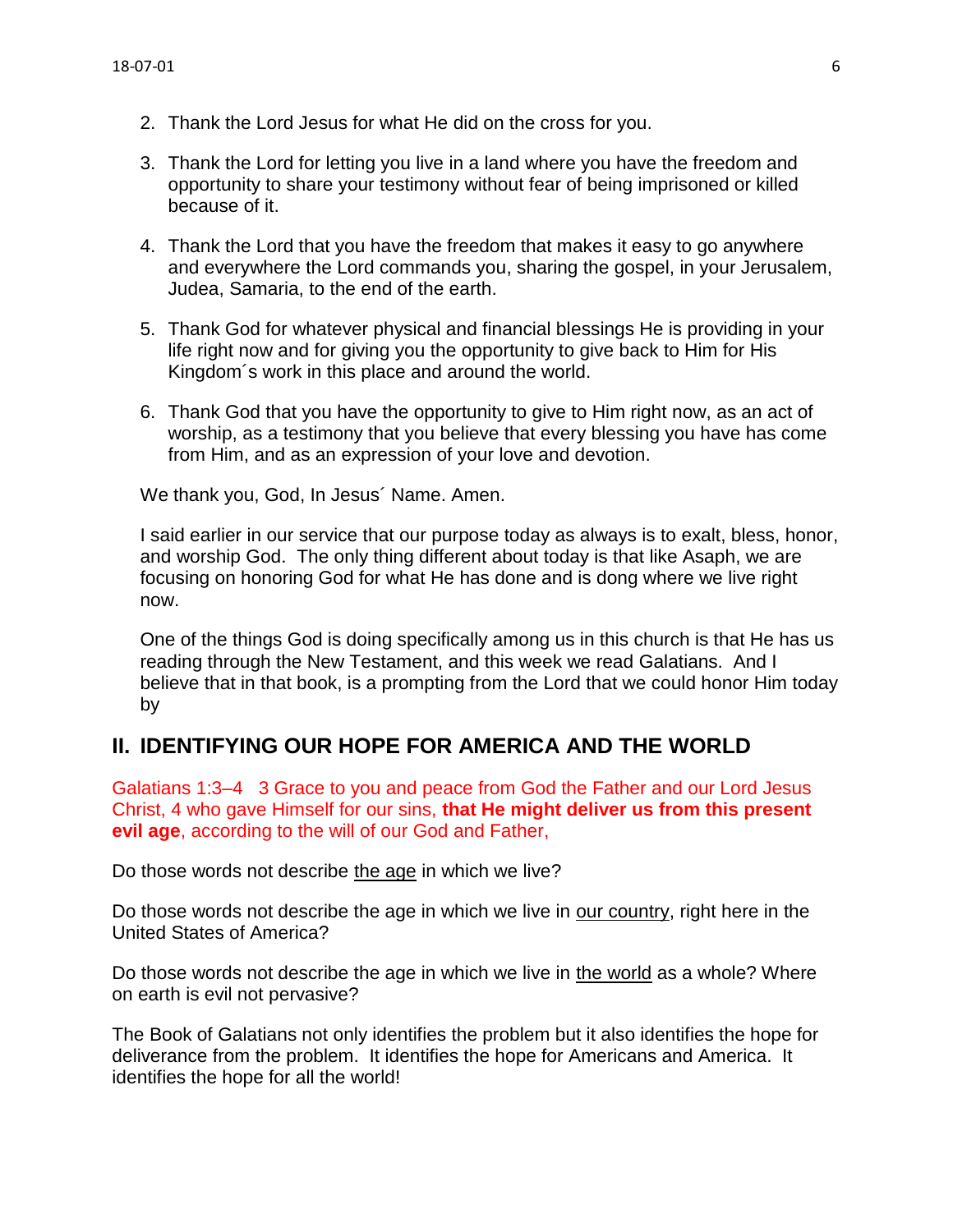**Like all the rest of the New Testament, Galatians says, "Our hope is in Christ alone through the gospel."** Our only hope for America to be delivered from this present evil age is for men and women, boys and girls, teenagers to come one by one to faith in Jesus Christ as their Lord and Savior, and trusting in Him.

Our hope for seeing America transformed is truly in Christ alone as people give their lives to Christ and Christ becomes their life. Paul said,

Galatians 2:20 I have been crucified with Christ; it is no longer I who live, but Christ lives in me; and the *life* which I now live in the flesh I live by faith in the Son of God, who loved me and gave Himself for me.

Do these words describe our lives?

## **Are you crucified with Christ?**

1. Have you crucified the desires of the flesh so that the things of the Spirit reign supreme in your life?

## **Does Christ live in you?**

- 1. How much?
- 2. While you are at work, can people see and hear Christ in you in your speech, in your attitude, in your manners, in your actions?
- 3. How about after work?
- 4. How about when you are with the family? Do they detect that Christ is living in you? By your patience, by your self-control, by your selflessness? By your love for them? Can they tell?
- 5. How about when you are with your friends? Do they see it? When you are having a good time and just having fun, is Christ still showing in you?

# **Do you live your life guided by your faith in Christ?**

#### **Do you live your life controlled by your faith in Christ?**

#### **Do you live your life empowered by your faith in Christ?**

Brothers and sisters, if these words are not reality in our life, how can we be a part of God delivering our fellow citizens from this present evil age?

If Christ in us is not real and pervasive, how can we be a part of God´s deliverance of this world from the present evil age?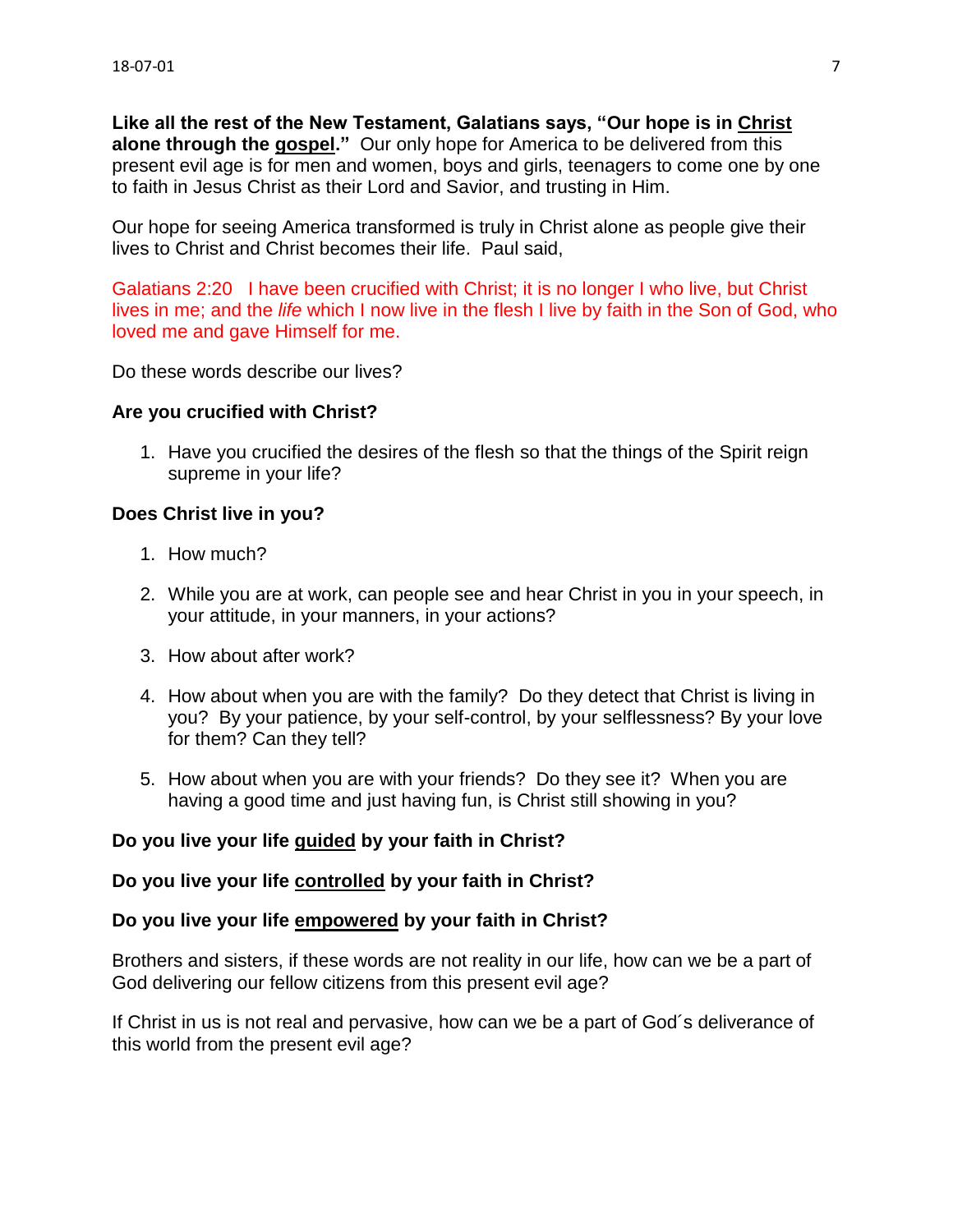This evil age looks to everything except Christ for the solutions to its innumerable problems. Paul asked the Galatians, but he could be asking Americans or the citizens of any other nations around the globe:

Galatians 3:1 O foolish Galatians! Who has bewitched you that you should not obey the truth, before whose eyes Jesus Christ was clearly portrayed among you as crucified?

Mankind is always coming up with some new theory of social salvation, some new emphasis that is going to save our society for the evils within it.

When I was a kid, it was education. Just help more kids get a college education. And we did, and now we have people with more education, but they are not any better; they are just more educated in their wickedness. And that is not to say education is bad, but it won´t fix this evil age.

There is only one thing that will, and that is the gospel. The only thing that saves is a person. His name is Jesus. There is no other name under heaven given among men by which we can be saved, not in America, not in this world.

Only Jesus lived the perfect, sinless life God demands.

Only Jesus could be the spotless sacrifice who could pay the death penalty each of us deserves.

Only Jesus could and did make the great exchange for us. He took our sin and gave us His righteousness for all of us who trust Him as Lord and Savior.

That is the gospel and nothing else will deliver us from this evil age.

#### **We have so many areas of challenge before us in our country:**

1. **Lostness in our nation. Only 45% of Americans claim to be born again.** But Jesus said, "Many will say Lord, Lord, but He will say, I never knew you."

So well over half of Americans make no claim to be saved, so we know the figure is even larger.

- **2. No wonder we have all these consequences of lostness:**
	- **a. Continuation of abortion**
	- **b. Demeaning of marriage**
	- c. **Devastation of families** children without two parents, children without one parent
	- **d. Racism** and racial hatred and violence